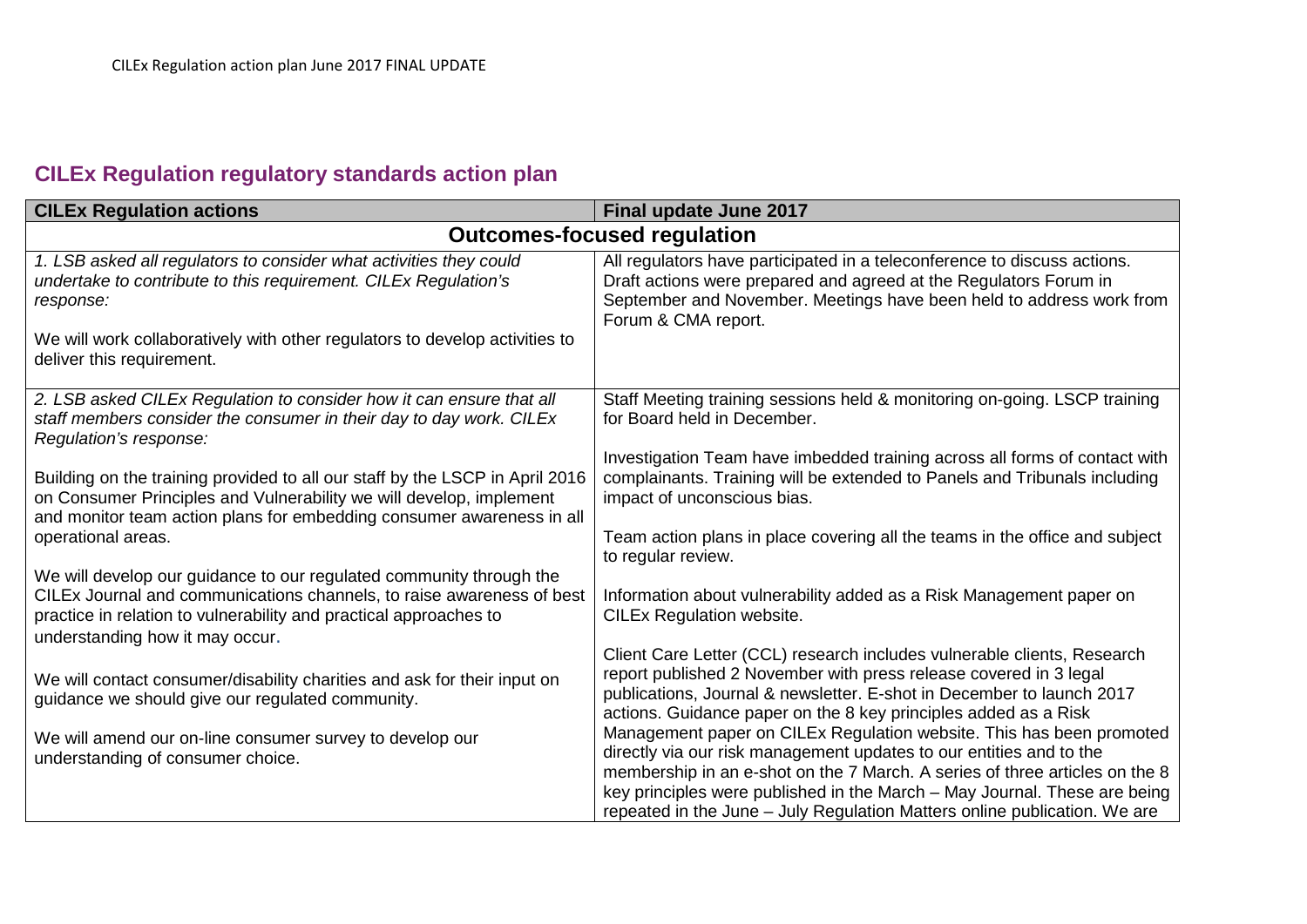| <b>CILEx Regulation actions</b>                                                                                                                                                                                                                                     | <b>Final update June 2017</b>                                                                                                                                                                                                                                                                                                                                                                                                                                                                                                                                                                                                                                                                                                                                                                                    |
|---------------------------------------------------------------------------------------------------------------------------------------------------------------------------------------------------------------------------------------------------------------------|------------------------------------------------------------------------------------------------------------------------------------------------------------------------------------------------------------------------------------------------------------------------------------------------------------------------------------------------------------------------------------------------------------------------------------------------------------------------------------------------------------------------------------------------------------------------------------------------------------------------------------------------------------------------------------------------------------------------------------------------------------------------------------------------------------------|
|                                                                                                                                                                                                                                                                     | considering further work on general good practice in client care letters. We<br>are referencing the principles for other communications within articles to<br>raise understanding of the Code in Regulation Matters.                                                                                                                                                                                                                                                                                                                                                                                                                                                                                                                                                                                             |
|                                                                                                                                                                                                                                                                     | The ECO group completed a mapping exercise to identify current areas of<br>interest and those that consumer groups may be prepared to engage with<br>us on. This work is now being rolled into the CMA work. We engaged with<br>Citizens Advice (CA) and identified the need for tips for consumers seeking<br>legal help in advance of a court hearing. We developed 10 top tips and<br>following a meeting in Feb, this is being considered from a consumer's<br>perspective by the CA. We provided input to a report that CA are currently<br>producing and gained their commitment to provide website analytics for<br>Legal Choices to support the website's further work around areas of law<br>that consumers are interested in. It remains a challenge to gain<br>engagement with these consumer groups. |
|                                                                                                                                                                                                                                                                     | Our office action plan has incorporated the use of plain language for<br>communications (evidenced through rewrites of our consumer pages),<br>having regard to possible vulnerability, as well as 'consumers' being on the<br>agenda of monthly staff meetings. We have incorporated this work into our<br>online consumer survey.                                                                                                                                                                                                                                                                                                                                                                                                                                                                              |
|                                                                                                                                                                                                                                                                     | We have seen regular 20-60 webpage visits/month to the risk<br>management papers which in the context of our current entity numbers has<br>shown their value to our entities and members. We continue to promote<br>them regularly within our communications.                                                                                                                                                                                                                                                                                                                                                                                                                                                                                                                                                    |
| 3. LSB asked all regulators to consider best practice from other<br>regulatory regimes to find a mechanism to demonstrate that regulation is<br>delivering the outcomes consumers expected and rules are having the<br>desired impact. CILEx Regulation's response: | All regulators have participated in a teleconference to discuss actions.<br>Draft actions were prepared and agreed at the Regulators Forum in<br>September and November. Meetings have been held to address work from<br>Forum & CMA report.                                                                                                                                                                                                                                                                                                                                                                                                                                                                                                                                                                     |
| We will work collaboratively with other regulators to develop activities to<br>deliver this requirement.                                                                                                                                                            | It remains part of our action plan to introduce impact assessments as part<br>of our rule changes                                                                                                                                                                                                                                                                                                                                                                                                                                                                                                                                                                                                                                                                                                                |
| We will consider best practice from other regulatory regimes in gathering<br>evidence that regulation is delivering the outcomes consumers expect                                                                                                                   |                                                                                                                                                                                                                                                                                                                                                                                                                                                                                                                                                                                                                                                                                                                                                                                                                  |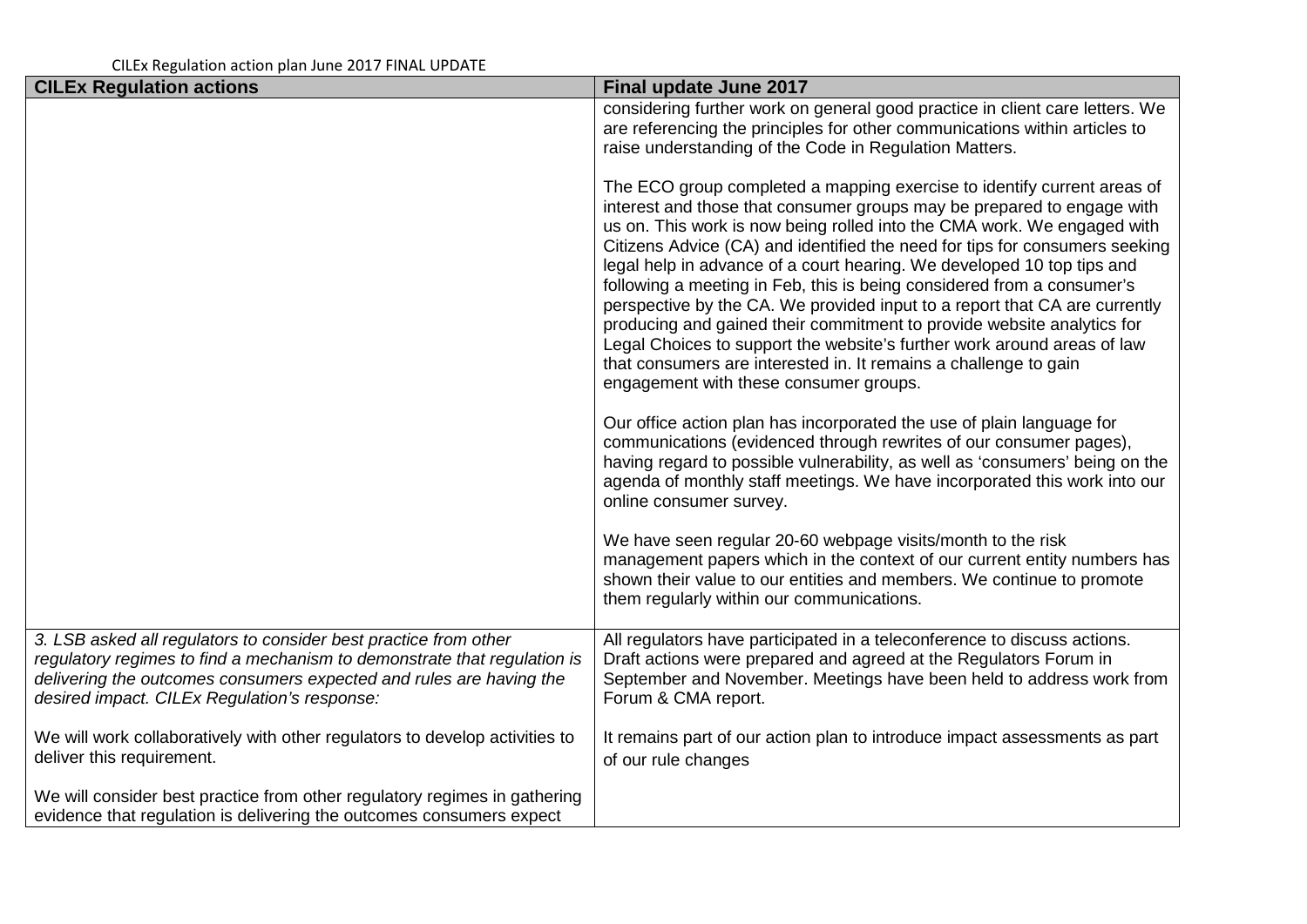| <b>CILEx Regulation actions</b>                                                                                                                                                                                                                                                                                                                                                                                                                                                                   | Final update June 2017                                                                                                                                                                                                                                                                                                                                                                                                                                                                                                                                                                                                                                                                                                                                                                                                                                        |
|---------------------------------------------------------------------------------------------------------------------------------------------------------------------------------------------------------------------------------------------------------------------------------------------------------------------------------------------------------------------------------------------------------------------------------------------------------------------------------------------------|---------------------------------------------------------------------------------------------------------------------------------------------------------------------------------------------------------------------------------------------------------------------------------------------------------------------------------------------------------------------------------------------------------------------------------------------------------------------------------------------------------------------------------------------------------------------------------------------------------------------------------------------------------------------------------------------------------------------------------------------------------------------------------------------------------------------------------------------------------------|
| and assess any lessons from other regulatory regimes that we can adapt<br>for our use.                                                                                                                                                                                                                                                                                                                                                                                                            |                                                                                                                                                                                                                                                                                                                                                                                                                                                                                                                                                                                                                                                                                                                                                                                                                                                               |
| We will introduce impact evaluations following rule changes.                                                                                                                                                                                                                                                                                                                                                                                                                                      |                                                                                                                                                                                                                                                                                                                                                                                                                                                                                                                                                                                                                                                                                                                                                                                                                                                               |
| 4. LSB asked all regulators to consider what activities they could<br>undertake to contribute to this requirement. CILEx Regulation's<br>response:                                                                                                                                                                                                                                                                                                                                                | *as above                                                                                                                                                                                                                                                                                                                                                                                                                                                                                                                                                                                                                                                                                                                                                                                                                                                     |
| We will work collaboratively with other regulators to develop activities to<br>deliver this requirement.                                                                                                                                                                                                                                                                                                                                                                                          |                                                                                                                                                                                                                                                                                                                                                                                                                                                                                                                                                                                                                                                                                                                                                                                                                                                               |
| <b>Risk</b>                                                                                                                                                                                                                                                                                                                                                                                                                                                                                       |                                                                                                                                                                                                                                                                                                                                                                                                                                                                                                                                                                                                                                                                                                                                                                                                                                                               |
| 5. LSB asked CILEx Regulation to consider how individual practitioners<br>can be risk assessed in an evidence-based and proactive manner.<br><b>CILEx Regulation's response:</b><br>We will review our processes for identifying individual practitioners who<br>are self-employed (in unreserved activities, locum/consultant capacity<br>etc.). We will review our risk assessment framework and publish an<br>evidence based supervision policy incorporating a range of supervisory<br>tools. | Since 2014 we have identified those members acting self-employed in their<br>own firms carrying out unreserved activities, working as a locum<br>/consultant or working self-employed outside of legal services. This<br>information has been taken from the CILEx membership database, but as<br>this information is self-input, we are aware that it has limitations.<br>We update our information monthly to ensure we quickly capture new firms<br>as they are set up. All self-employed members are subject to an annual<br>review which covers the areas of work, disciplinary, website, and a review<br>of their client care and complaint handling documentation. We risk review<br>each member, providing support and guidance to improve standards, or<br>referral to our Investigations Team where serious breaches of the Code<br>are identified. |
|                                                                                                                                                                                                                                                                                                                                                                                                                                                                                                   | We have recognised the importance of this work because members are<br>working outside a firm's regulatory environment and there is the risk that<br>they will be working in areas of law for which they are not qualified or<br>regulated.<br>Discussed issues with CILEx that self-input of information presents in<br>identifying practitioners, managing risk and the costs of enforcement and<br>these discussions are on-going. CILEx recognises that these types of firms                                                                                                                                                                                                                                                                                                                                                                               |
|                                                                                                                                                                                                                                                                                                                                                                                                                                                                                                   | offer an opportunity to be progressed to authorised entity status for those<br>that are suitable. However, some of these firms may have issues with                                                                                                                                                                                                                                                                                                                                                                                                                                                                                                                                                                                                                                                                                                           |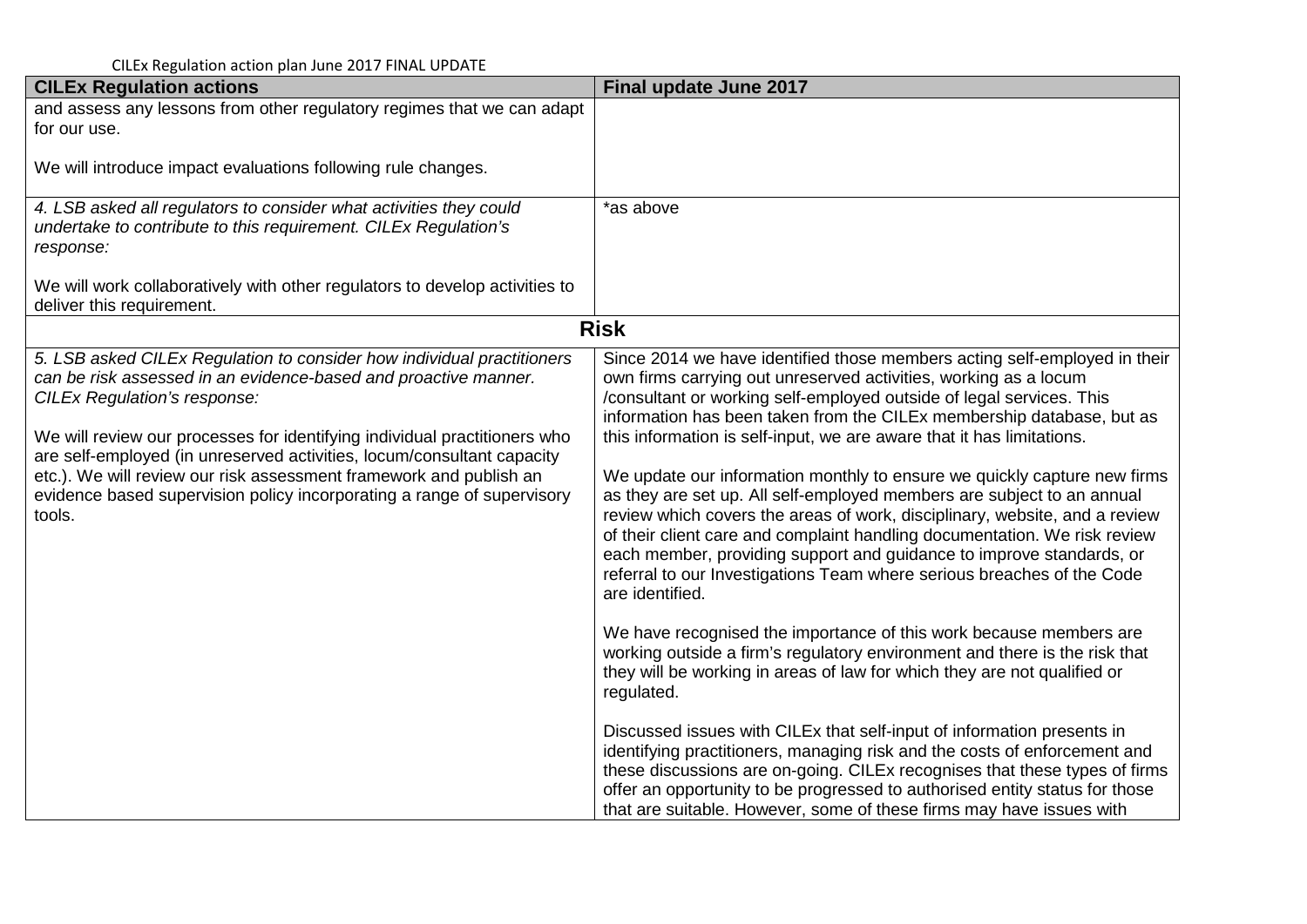| <b>CILEx Regulation actions</b>                                                                                                                              | Final update June 2017                                                                                                                                                                                                                                                                                                               |
|--------------------------------------------------------------------------------------------------------------------------------------------------------------|--------------------------------------------------------------------------------------------------------------------------------------------------------------------------------------------------------------------------------------------------------------------------------------------------------------------------------------|
|                                                                                                                                                              | compliance in areas such as data protection, provision of services, AML<br>and consumer contracts. Around 12/18 months ago we identified a<br>particular issue with firms offering immigration services where a number of<br>cases were referred to the OISC.                                                                        |
|                                                                                                                                                              | Paper prepared on issue of members in unregulated firms and Anti Money<br>Laundering supervision and discussed with Treasury & Legal Sector<br>Supervisors Group. Will specifically target this group with introduction of<br>new Money Laundering Regulations.                                                                      |
|                                                                                                                                                              | Paper on self-employed activities prepared including flowchart for<br>assessment process.                                                                                                                                                                                                                                            |
|                                                                                                                                                              | We intend to extend the remit of the Strategic Risk Committee to advise on<br>the development of a strategy to deliver pro-active supervision of<br>individuals regulated by us. We will consider how the existing individual<br>supervision requirements can be better targeted at those individuals who<br>pose the greatest risk. |
| 6. LSB asked CILEx Regulation to consider how more information on<br>risks can be disseminated to the regulated community. CILEx<br>Regulation's response:   | 13 new Risk Management papers published on CR website in Oct &<br>communicated via November CILEx Journal article.                                                                                                                                                                                                                   |
| We will develop a formal strategy for communication with our regulated                                                                                       | Risk Management emails being sent to Entities weekly with updates.                                                                                                                                                                                                                                                                   |
| community, including the dissemination of information on risk and how<br>this is shared depending on who the risk might affect.                              | Joint strategy on communicating survey results & identified risks between<br>Consumer & Entity Team.                                                                                                                                                                                                                                 |
|                                                                                                                                                              | Further paper released on Client Care Letters - Key Principles with<br>supporting promotion in Journal and via e-shots.                                                                                                                                                                                                              |
|                                                                                                                                                              | Work commenced with CILEx on how to communicate changes across all<br>the regulated community following introduction of Money Laundering<br>Regulations 2017.                                                                                                                                                                        |
| 7. LSB asked CILEx Regulation to build on the good work done so far to<br>further inform evidence base on risk to consumers. CILEx Regulation's<br>response: | The regulators' working group is building on work identified through the<br>Regulators' Forum and developing information which it has been<br>suggested may be of interest to a particular consumer organisation. This<br>work is now being taken forward as part of the CMA implementation work.                                    |
| We will continue to engage with consumer organisations and to lead the                                                                                       |                                                                                                                                                                                                                                                                                                                                      |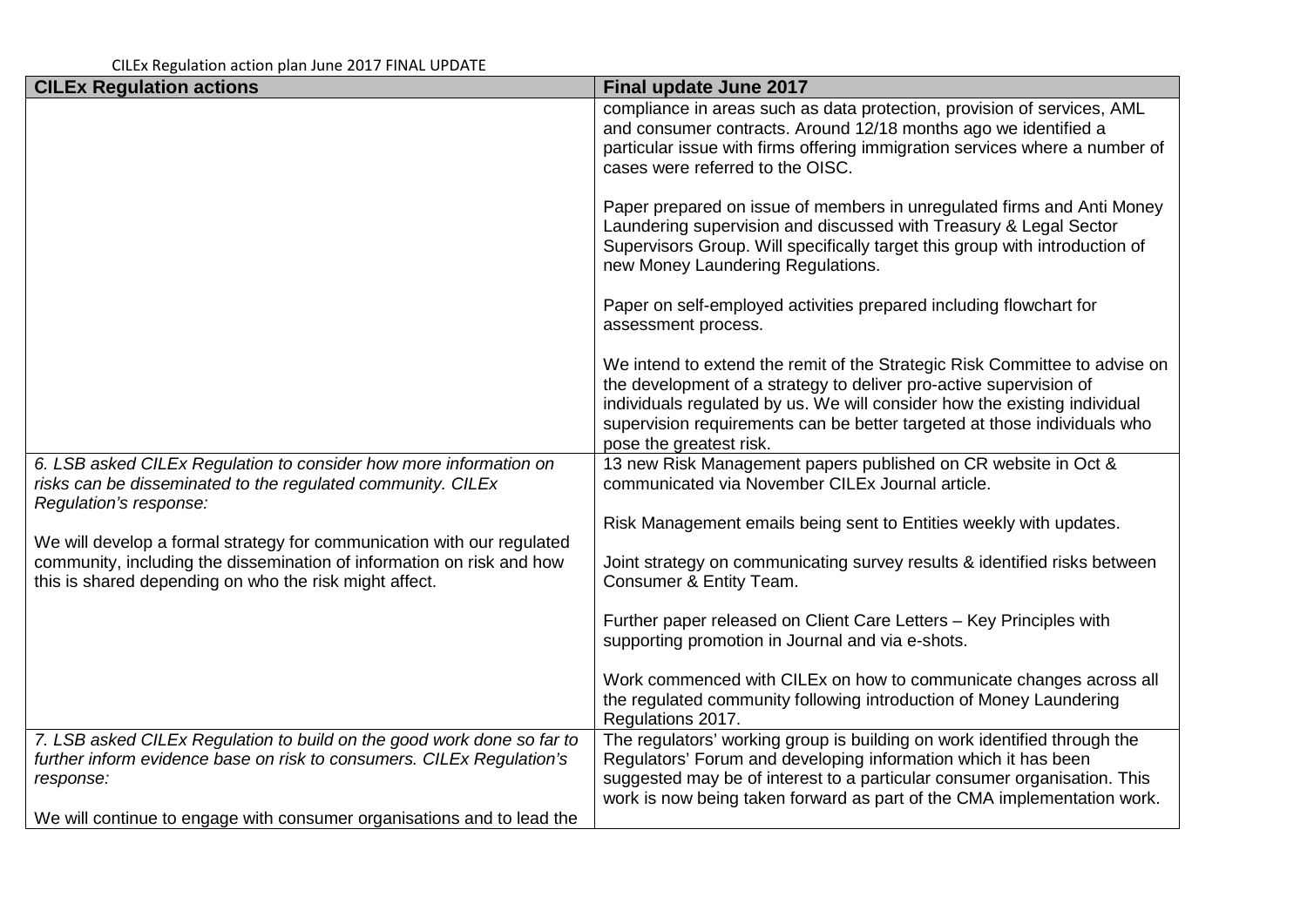| <b>CILEx Regulation actions</b>                                                                                                                                                                                                                                                                                                                                                                                                                                                                       | Final update June 2017                                                                                                                                                                                                                                                                                                                                                                                                                                                                                                                                                                                                                                                                                                                                                                                                                                                           |
|-------------------------------------------------------------------------------------------------------------------------------------------------------------------------------------------------------------------------------------------------------------------------------------------------------------------------------------------------------------------------------------------------------------------------------------------------------------------------------------------------------|----------------------------------------------------------------------------------------------------------------------------------------------------------------------------------------------------------------------------------------------------------------------------------------------------------------------------------------------------------------------------------------------------------------------------------------------------------------------------------------------------------------------------------------------------------------------------------------------------------------------------------------------------------------------------------------------------------------------------------------------------------------------------------------------------------------------------------------------------------------------------------|
| collaborative work stream to engage with consumer organisations at a<br>national level, to inform the evidence base on risks faced by consumers<br>using regulated legal services.                                                                                                                                                                                                                                                                                                                    |                                                                                                                                                                                                                                                                                                                                                                                                                                                                                                                                                                                                                                                                                                                                                                                                                                                                                  |
| 8. LSB asked all regulators to develop a way to monitor and assess<br>whether risk-based approach is working in practice and achieving the<br>expected outcomes. CILEx Regulation's response:<br>We will work collaboratively with other regulators to develop activities to<br>deliver this requirement.<br>We will continue to monitor and refine our approach to risk-based<br>regulation of entities via our Strategic Risk Committee (SRC),<br>proportionate to the growth of entity regulation. | Discussed at Regulators Forum. Arranging the sharing of contacts that are<br>responsible for managing risk, understanding how we use risk to regulate<br>now and in the future, and what are our common market risks. Attended<br>first meeting of cross-regulator risk forum. Now agreeing specific market<br>risks to focus on and how to develop our approach to future risks. Next<br>meeting arranged for June.<br>The SRC continue to feed into practical application of risk framework,<br>making suggestions for changes as needed.<br>We are continuing our work on the Terms of Reference as part of our<br>licensing application to focus on risks associated with authorisation &<br>licensing entities. We intend to extend the remit of the SRC to advise on<br>the development of a strategy to deliver pro-active supervision of<br>individuals regulated by us. |
|                                                                                                                                                                                                                                                                                                                                                                                                                                                                                                       | <b>Supervision</b>                                                                                                                                                                                                                                                                                                                                                                                                                                                                                                                                                                                                                                                                                                                                                                                                                                                               |
| 9. LSB asked CILEx Regulation to consider how individual practitioners<br>can be supervised in an evidence-based and proactive manner. CILEx<br>Regulation's response:<br>We will review our processes for identifying individual practitioners who<br>are self-employed (in unreserved activities, locum/consultant capacity<br>etc.). We will review our risk assessment framework and publish an<br>evidence based supervision policy incorporating a range of supervisory<br>tools.               | Since 2014 we have identified those members acting self-employed in their<br>own firms carrying out unreserved activities, working as a locum<br>/consultant or working self-employed outside of legal services. This<br>information has been taken from the CILEx membership database, but as<br>this information is self-input, we are aware that it has limitations.<br>We update our information monthly to ensure we quickly capture new firms<br>as they are set up. All self-employed members are subject to an annual<br>review which covers the areas of work, disciplinary, website, and a review<br>of their client care and complaint handling documentation. We risk review<br>each member, providing support and guidance to improve standards, or<br>referral to our Investigations Team where serious breaches of the Code<br>are identified.                    |
|                                                                                                                                                                                                                                                                                                                                                                                                                                                                                                       | Discussed issues with CILEx that self-input of information presents in<br>identifying practitioners, managing risk and the costs of enforcement.                                                                                                                                                                                                                                                                                                                                                                                                                                                                                                                                                                                                                                                                                                                                 |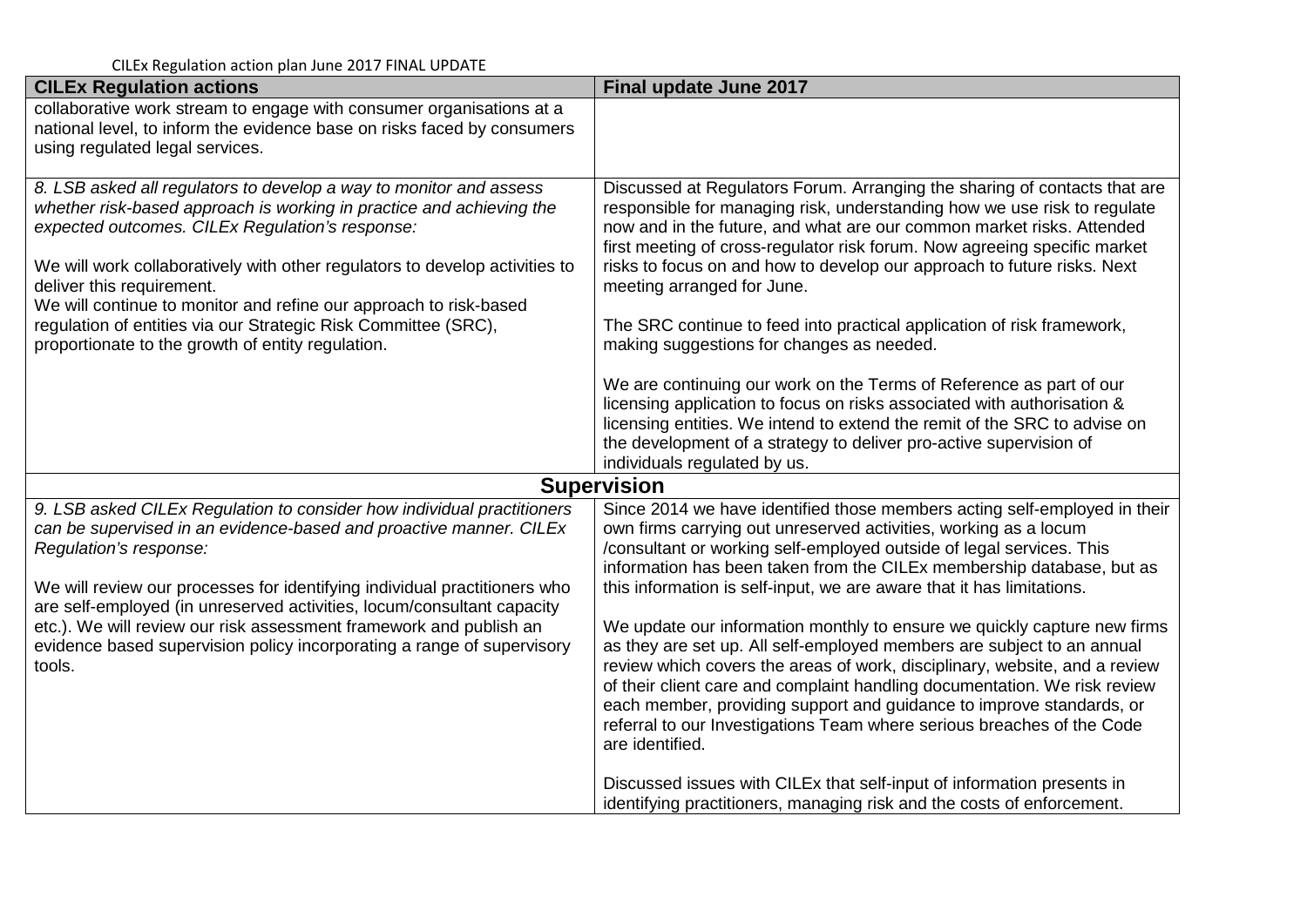| <b>CILEx Regulation actions</b>                                                                                                                                                                                                                                                           | Final update June 2017                                                                                                                                                                                                                                                                                                                                                                                                                                                                                                                                                                                                                                                                                                                                                                                                                                                                                                                                                                                                                 |  |
|-------------------------------------------------------------------------------------------------------------------------------------------------------------------------------------------------------------------------------------------------------------------------------------------|----------------------------------------------------------------------------------------------------------------------------------------------------------------------------------------------------------------------------------------------------------------------------------------------------------------------------------------------------------------------------------------------------------------------------------------------------------------------------------------------------------------------------------------------------------------------------------------------------------------------------------------------------------------------------------------------------------------------------------------------------------------------------------------------------------------------------------------------------------------------------------------------------------------------------------------------------------------------------------------------------------------------------------------|--|
|                                                                                                                                                                                                                                                                                           | These are ongoing and will be developed alongside work required for<br>changes to Anti-money laundering supervision.                                                                                                                                                                                                                                                                                                                                                                                                                                                                                                                                                                                                                                                                                                                                                                                                                                                                                                                   |  |
|                                                                                                                                                                                                                                                                                           | Paper on self-employed activities prepared including flowchart for<br>assessment process.                                                                                                                                                                                                                                                                                                                                                                                                                                                                                                                                                                                                                                                                                                                                                                                                                                                                                                                                              |  |
| <b>Capability and capacity</b>                                                                                                                                                                                                                                                            |                                                                                                                                                                                                                                                                                                                                                                                                                                                                                                                                                                                                                                                                                                                                                                                                                                                                                                                                                                                                                                        |  |
| 10. LSB asked CILEx Regulation to monitor its approach to supervision<br>to assess whether it is achieving the correct outcomes for consumers.<br><b>CILEx Regulation's response:</b>                                                                                                     | All office to continue to monitor and address issues raised by stakeholders<br>directly or via reports. Communicated via Journal, e-shots and risk<br>management channels.                                                                                                                                                                                                                                                                                                                                                                                                                                                                                                                                                                                                                                                                                                                                                                                                                                                             |  |
| We will continue to monitor our approach to assess whether it is<br>achieving the outcomes consumers expect.                                                                                                                                                                              | As an example we recognised through the work that we do with our self-<br>employed that there are issues with the standard of client care letters.<br>Particularly this is around issues relating to lack of communication covering<br>costs, regulation, accessibility, clarity and simplicity avoiding the use of<br>legalise. Whilst the feedback we provide immediately raises standards, as<br>evidenced by the reduction in changes needed in the following year, there<br>remained the issue of poor standards at the outset.<br>This was supported by research carried out by the LSCP and LSB and<br>feedback from the Regulators Forum and LeO. We were then leading the<br>joint initiative to research and test current client care information,<br>culminating in the publishing of the key principles.<br>These have now been published and guidance issued to members and<br>entities. We incorporate this guidance in the feedback we provide to the<br>self-employed members to further raise awareness of the issues |  |
|                                                                                                                                                                                                                                                                                           | consumers face.                                                                                                                                                                                                                                                                                                                                                                                                                                                                                                                                                                                                                                                                                                                                                                                                                                                                                                                                                                                                                        |  |
| 11. We asked CILEx Regulation's Board to consider how it can<br>demonstrate how it holds the executive to account for performance of its<br>supervision function, for example, by reporting on the effectiveness,<br>proportionality and value for money of supervision approaches. CILEx | Proposals considered at December Board Meeting and were revisited at<br>February Board meeting where the Board were presented with proposed<br>KPI's for the coming year.                                                                                                                                                                                                                                                                                                                                                                                                                                                                                                                                                                                                                                                                                                                                                                                                                                                              |  |
| Regulation's response:                                                                                                                                                                                                                                                                    | In the light of the measures within the proposed Regulatory Performance<br>Assessments, these KPIs were revisited by the April Board as part of their                                                                                                                                                                                                                                                                                                                                                                                                                                                                                                                                                                                                                                                                                                                                                                                                                                                                                  |  |